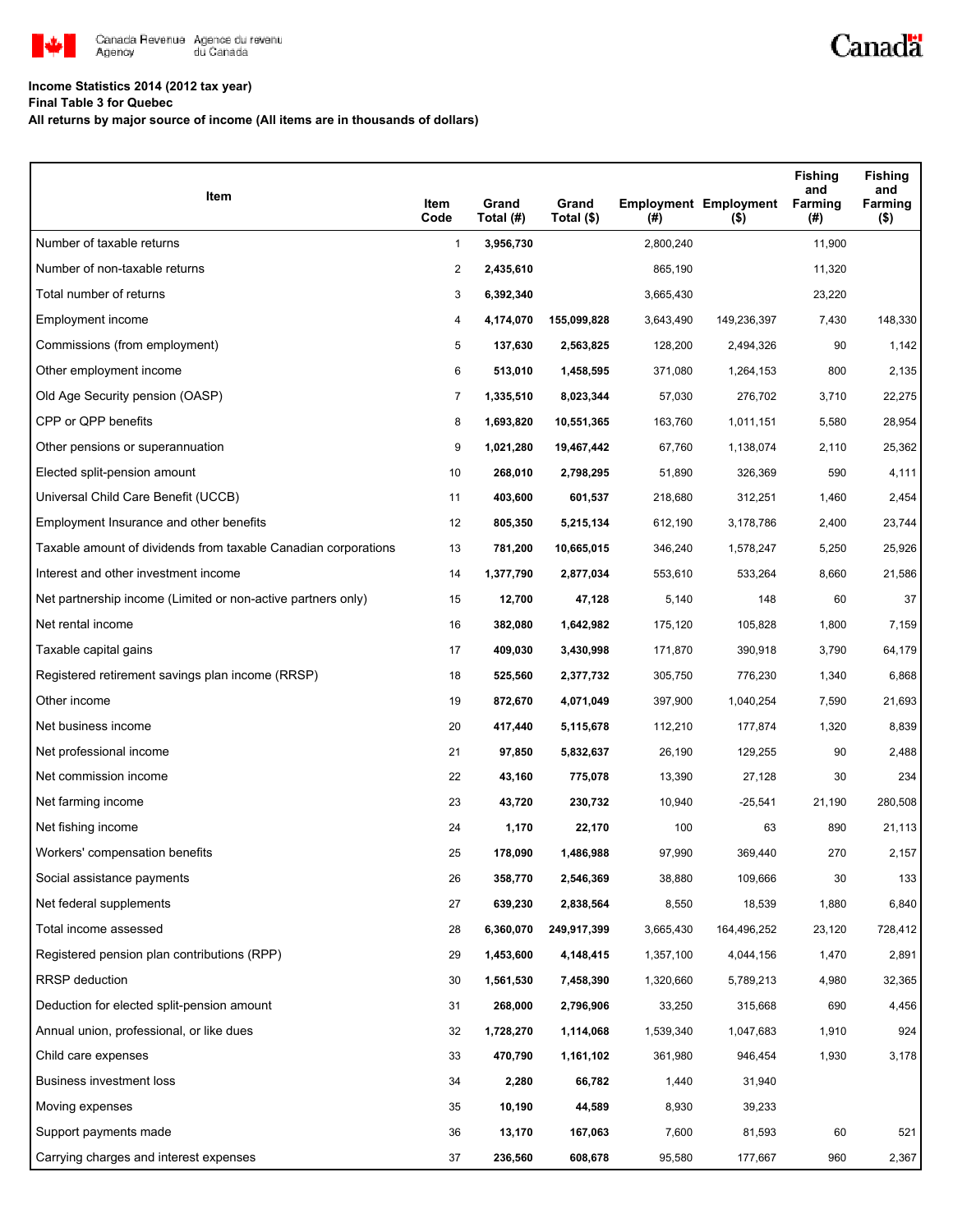

# **Income Statistics 2014 (2012 tax year)**

## **Final Table 3 for Quebec**

# **All returns by major source of income (All items are in thousands of dollars)**

| Item                                                                                           | Item<br>Code | Grand<br>Total (#) | Grand<br>Total (\$) | $($ #)    | <b>Employment Employment</b><br>$($ \$) | <b>Fishing</b><br>and<br>Farming<br>(#) | <b>Fishing</b><br>and<br>Farming<br>$($ \$) |
|------------------------------------------------------------------------------------------------|--------------|--------------------|---------------------|-----------|-----------------------------------------|-----------------------------------------|---------------------------------------------|
| Deductions for CPP/QPP contributions on self-employment and<br>other earnings                  | 38           | 386,850            | 304,580             | 60,890    | 10,154                                  | 14,910                                  | 11,893                                      |
| Deductions for provincial parental insurance plan (PPIP) premiums<br>on self-employment income | 39           | 434,450            | 34,577              | 83,700    | 1,267                                   | 16,060                                  | 1,314                                       |
| Exploration and development expenses                                                           | 40           | 10,470             | 160,390             | 4,160     | 66,534                                  | 40                                      | 274                                         |
| Other employment expenses                                                                      | 41           | 118,940            | 560,556             | 109,510   | 519,461                                 | 120                                     | 406                                         |
| Clergy residence deduction                                                                     | 42           | 2,140              | 20,375              | 1,830     | 18,610                                  |                                         |                                             |
| Other deductions                                                                               | 43           | 196,700            | 480,439             | 123,830   | 109,879                                 | 1,140                                   | 3,326                                       |
| Total deductions before adjustments                                                            | 44           | 3,504,860          | 19,129,921          | 2,555,610 | 13,200,931                              | 18,820                                  | 64,087                                      |
| Social benefits repayment                                                                      | 45           | 103,980            | 252,727             | 55,510    | 86,543                                  | 450                                     | 1,477                                       |
| Net income after adjustments                                                                   | 46           | 6,343,030          | 230,747,545         | 3,662,170 | 151,227,831                             | 22,060                                  | 679,039                                     |
| Canadian Forces personnel and police deduction                                                 | 47           | 1,150              | 19,275              | 1,130     | 19,045                                  |                                         |                                             |
| Security options deductions                                                                    | 48           | 6,660              | 340,290             | 6,220     | 328,933                                 |                                         |                                             |
| Other payments deductions                                                                      | 49           | 1,156,920          | 6,870,784           | 143,670   | 497,619                                 | 2,140                                   | 9,100                                       |
| Non-capital losses of other years                                                              | 50           | 6,230              | 51,080              | 2,270     | 14,504                                  | 40                                      | 230                                         |
| Net capital losses of other years                                                              | 51           | 97,450             | 218,458             | 38,650    | 44,248                                  | 610                                     | 826                                         |
| Capital gains deduction                                                                        | 52           | 11,780             | 829,369             | 2,780     | 58,675                                  | 1,090                                   | 76,897                                      |
| Northern residents deductions                                                                  | 53           | 28,550             | 98,827              | 20,250    | 76,521                                  | 460                                     | 1,412                                       |
| Additional deductions                                                                          | 54           | 47,630             | 409,387             | 3,540     | 119,049                                 | 250                                     | 460                                         |
| Farming/fishing losses of prior years                                                          | 55           | 1,670              | 13,474              | 460       | 2,359                                   | 810                                     | 8,333                                       |
| Total deductions from net income                                                               | 56           | 1,323,520          | 8,853,546           | 216,050   | 1,161,237                               | 4,950                                   | 97,842                                      |
| Taxable income assessed                                                                        | 57           | 6,143,180          | 221,923,782         | 3,661,320 | 150,068,220                             | 21,960                                  | 581,937                                     |
| Basic personal amount                                                                          | 58           | 6,392,200          | 68,855,132          | 3,665,330 | 39,451,366                              | 23,220                                  | 251,209                                     |
| Age amount                                                                                     | 59           | 1,295,570          | 8,074,658           | 48,030    | 235,934                                 | 3,540                                   | 21,706                                      |
| Spouse or common-law partner amount                                                            | 60           | 438,830            | 2,961,903           | 261,570   | 1,937,076                               | 3,740                                   | 23,304                                      |
| Amount for eligible dependant                                                                  | 61           | 222,500            | 2,223,061           | 156,530   | 1,562,152                               | 380                                     | 3,596                                       |
| Amount for children 17 and under                                                               | 62           | 863,580            | 3,238,009           | 673,180   | 2,496,823                               | 3,610                                   | 16,250                                      |
| Amount for infirm dependants age 18 or older                                                   | 63           | 1,930              | 7,201               | 930       | 3,411                                   |                                         |                                             |
| CPP or QPP contributions through employment                                                    | 64           | 3,700,330          | 5,374,084           | 3,350,460 | 5,182,070                               | 5,940                                   | 5,622                                       |
| CPP or QPP contributions on self-employment and other earnings                                 | 65           | 386,850            | 304,580             | 60,890    | 10,154                                  | 14,910                                  | 11,893                                      |
| Employment Insurance premiums                                                                  | 66           | 3,645,670          | 1,618,977           | 3,334,510 | 1,562,284                               | 5,240                                   | 1,936                                       |
| PPIP premiums paid                                                                             | 67           | 3,740,790          | 724,372             | 3,376,960 | 696,656                                 | 6,680                                   | 756                                         |
| PPIP premiums payable on employment income                                                     | 68           | 110,990            | 22,486              | 102,200   | 21,812                                  | 130                                     | 17                                          |
| PPIP premiums payable on self-employment income                                                | 69           | 440,050            | 44,587              | 88,410    | 1,678                                   | 16,070                                  | 1,693                                       |
| Volunteer firefighters' amount                                                                 | 70           | 6,640              | 19,908              | 5,900     | 17,697                                  | 100                                     | 309                                         |
| Canada employment amount                                                                       | 71           | 4,141,640          | 4,354,762           | 3,528,540 | 3,840,286                               | 7,550                                   | 7,403                                       |
| Public transit amount                                                                          | 72           | 495,640            | 371,437             | 429,820   | 333,232                                 | 50                                      | 29                                          |
| Children's fitness amount                                                                      | 73           | 369,840            | 162,604             | 313,550   | 138,160                                 | 1,430                                   | 529                                         |
| Children's arts amount                                                                         | 74           | 97,840             | 36,378              | 82,020    | 30,133                                  | 240                                     | 86                                          |

Canadä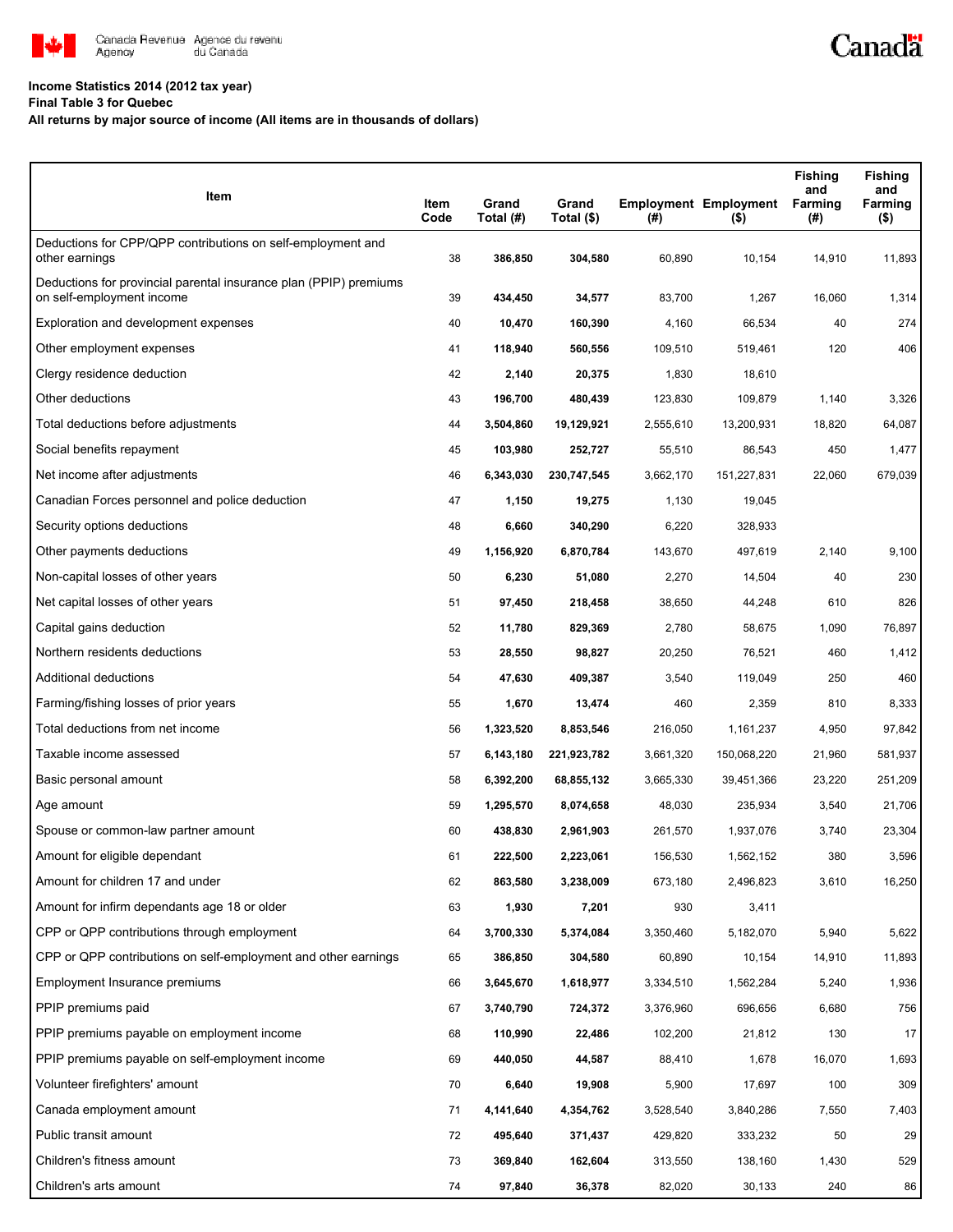

# **Income Statistics 2014 (2012 tax year)**

**Final Table 3 for Quebec**

**All returns by major source of income (All items are in thousands of dollars)**

| Item                                                              |              | Grand     | Grand      |           | <b>Employment Employment</b> | <b>Fishing</b><br>and<br>Farming | <b>Fishing</b><br>and<br>Farming |
|-------------------------------------------------------------------|--------------|-----------|------------|-----------|------------------------------|----------------------------------|----------------------------------|
|                                                                   | Item<br>Code | Total (#) | Total (\$) | (#)       | $($ \$)                      | (#)                              | $($ \$)                          |
| Home buyers' amount                                               | 75           | 53,580    | 232,004    | 48,790    | 210,973                      | 40                               | 173                              |
| Pension income amount                                             | 76           | 1,186,430 | 2,237,089  | 115,990   | 219,280                      | 2,570                            | 4,538                            |
| Caregiver amount                                                  | 77           | 41,150    | 189,099    | 25,800    | 118,593                      | 330                              | 1,432                            |
| Disability amount                                                 | 78           | 88,870    | 669,519    | 13,170    | 99,711                       | 100                              | 740                              |
| Disability amount transferred from a dependant                    | 79           | 39,420    | 392,199    | 27,150    | 284,831                      | 280                              | 2,260                            |
| Interest paid on student loans                                    | 80           | 139,120   | 51,511     | 123,060   | 45,172                       | 100                              | 33                               |
| Tuition, education, and textbook amounts                          | 81           | 419,960   | 1,514,030  | 363,790   | 1,325,858                    | 390                              | 893                              |
| Tuition, education, and textbook amounts transferred from a child | 82           | 191,890   | 876,929    | 161,080   | 734,588                      | 1,030                            | 4,873                            |
| Amounts transferred from spouse or common-law partner             | 83           | 292,740   | 1,408,309  | 88,590    | 355,776                      | 2,020                            | 10,087                           |
| Medical expenses                                                  | 84           | 1,850,240 | 3,753,972  | 945,490   | 1,561,757                    | 8,980                            | 15,499                           |
| Total tax credits on personal amounts                             | 85           | 6,392,280 | 16,458,309 | 3,665,380 | 9,371,979                    | 23,220                           | 58,033                           |
| Allowable charitable donations and government gifts               | 86           | 1,302,610 | 960,121    | 805,700   | 382,856                      | 5,880                            | 2,744                            |
| Eligible cultural and ecological gifts                            | 87           | 2,320     | 35,365     |           |                              |                                  |                                  |
| Total tax credit on donations and gifts                           | 88           | 1,283,530 | 251,473    | 789,400   | 101,423                      | 5,830                            | 677                              |
| Total federal non-refundable tax credits                          | 89           | 6,392,280 | 16,709,783 | 3,665,380 | 9,473,402                    | 23,220                           | 58,711                           |
| Federal dividend tax credit                                       | 90           | 706,150   | 1,442,303  | 345,730   | 219,857                      | 4,170                            | 3,222                            |
| Overseas employment tax credit                                    | 91           | 2,030     | 18,862     | 1,990     | 18,682                       |                                  |                                  |
| Minimum tax carryover                                             | 92           | 8,540     | 23,967     | 2,410     | 8,840                        | 260                              | 556                              |
| Basic federal tax                                                 | 93           | 3,970,480 | 23,547,847 | 2,805,020 | 17,129,381                   | 12,430                           | 44,449                           |
| Federal Foreign Tax Credit                                        | 94           | 206,290   | 101,865    | 97,660    | 61,980                       | 1,160                            | 439                              |
| Federal Political contribution tax credit                         | 95           | 16,290    | 2,217      | 6,660     | 987                          | 80                               | 9                                |
| <b>Investment Tax Credit</b>                                      | 96           | 8,540     | 20,639     | 3,690     | 8,596                        | 730                              | 715                              |
| Labour-sponsored funds tax credit                                 | 97           | 316,610   | 136,857    | 292,080   | 124,586                      | 520                              | 302                              |
| Alternative minimum tax payable                                   | 98           | 6,600     | 33,638     | 450       | 968                          | 240                              | 1,128                            |
| Net federal tax                                                   | 99           | 3,955,670 | 23,286,311 | 2,800,160 | 16,933,350                   | 11,880                           | 42,930                           |
| CPP contributions on self-employment                              | 100          |           |            |           |                              |                                  |                                  |
| Social Benefits repayment                                         | 101          | 103,980   | 252,727    | 55,510    | 86,543                       | 450                              | 1,477                            |
| <b>Net Provincial Tax</b>                                         | 102          | 2,920     | 66,431     | 150       | 399                          |                                  |                                  |
| Total tax payable                                                 | 103          | 3,956,730 | 23,605,688 | 2,800,240 | 17,020,301                   | 11,900                           | 44,432                           |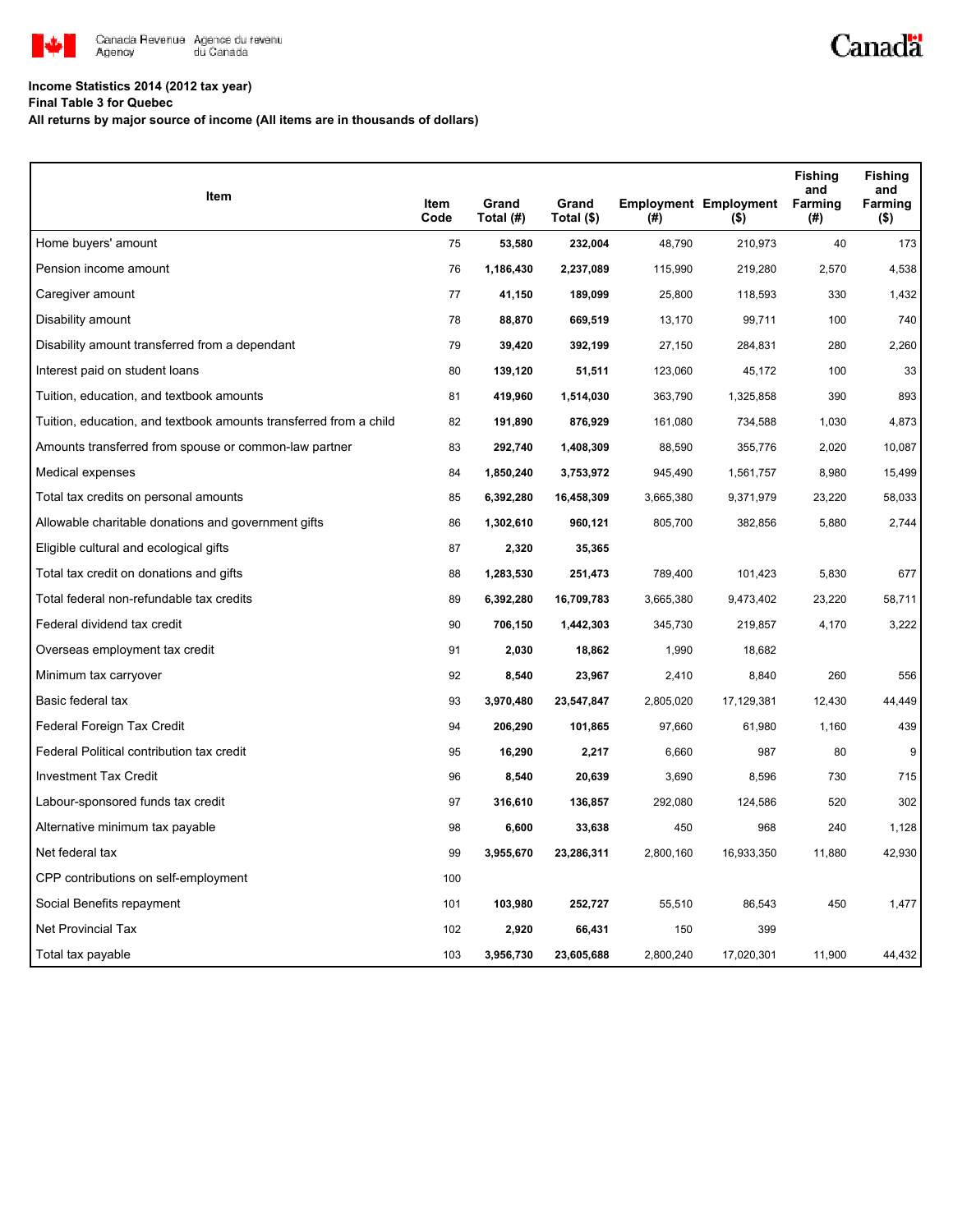| Item                                                                                              | Item<br>Code   | Income $(H)$ | $lncome($ \$) | <b>Sales</b><br>Professional Professional (Self-Employment) (Self-Employment)<br>(# ) | <b>Sales</b><br>$($ \$) | Proprietorship/<br>Partnerships<br>(#) | Proprietorship/<br><b>Partnerships</b><br>$($ \$) |
|---------------------------------------------------------------------------------------------------|----------------|--------------|---------------|---------------------------------------------------------------------------------------|-------------------------|----------------------------------------|---------------------------------------------------|
| Number of taxable returns                                                                         | 1              | 41,540       |               | 12,740                                                                                |                         | 123,650                                |                                                   |
| Number of non-taxable returns                                                                     | 2              | 14,380       |               | 8,120                                                                                 |                         | 122,010                                |                                                   |
| Total number of returns                                                                           | 3              | 55,920       |               | 20,850                                                                                |                         | 245,660                                |                                                   |
| Employment income                                                                                 | 4              | 13,720       | 259,726       | 4,070                                                                                 | 33,148                  | 52,870                                 | 587,005                                           |
| Commissions (from employment)                                                                     | 5              | 170          | 591           | 350                                                                                   | 2,393                   | 1,560                                  | 17,289                                            |
| Other employment income                                                                           | 6              | 3,310        | 8,537         | 920                                                                                   | 972                     | 7,630                                  | 19,879                                            |
| Old Age Security pension (OASP)                                                                   | $\overline{7}$ | 5,280        | 27,874        | 1,680                                                                                 | 9,269                   | 13,310                                 | 72,917                                            |
| CPP or QPP benefits                                                                               | 8              | 6,540        | 54,736        | 2,660                                                                                 | 18,334                  | 25,410                                 | 136,353                                           |
| Other pensions or superannuation                                                                  | 9              | 2,810        | 87,742        | 770                                                                                   | 12,512                  | 7,260                                  | 114,074                                           |
| Elected split-pension amount                                                                      | 10             | 1,440        | 11,229        | 500                                                                                   | 3,731                   | 4,790                                  | 35,675                                            |
| Universal Child Care Benefit (UCCB)                                                               | 11             | 4,100        | 6,146         | 1,560                                                                                 | 2,278                   | 26,550                                 | 39,713                                            |
| Employment Insurance and other benefits                                                           | 12             | 2,510        | 19,784        | 820                                                                                   | 4,493                   | 12,540                                 | 64,618                                            |
| Taxable amount of dividends from taxable<br>Canadian corporations                                 | 13             | 14,800       | 184,513       | 3,310                                                                                 | 17,998                  | 21,530                                 | 132,609                                           |
| Interest and other investment income                                                              | 14             | 20,170       | 67,573        | 4,030                                                                                 | 5,725                   | 37,810                                 | 53,814                                            |
| Net partnership income (Limited or<br>non-active partners only)                                   | 15             | 1,130        | 11,716        | 130                                                                                   | $-112$                  | 360                                    | 964                                               |
| Net rental income                                                                                 | 16             | 5,030        | 13,270        | 2,180                                                                                 | 1,432                   | 20,960                                 | 56,614                                            |
| Taxable capital gains                                                                             | 17             | 8,440        | 48,403        | 1,850                                                                                 | 7,309                   | 13,590                                 | 71,878                                            |
| Registered retirement savings plan<br>income (RRSP)                                               | 18             | 3,740        | 24,684        | 2,750                                                                                 | 16,393                  | 23,060                                 | 71,980                                            |
| Other income                                                                                      | 19             | 11,890       | 36,744        | 2,970                                                                                 | 6,421                   | 23,540                                 | 64,902                                            |
| Net business income                                                                               | 20             | 1,310        | 6,466         | 710                                                                                   | 876                     | 242,300                                | 4,761,399                                         |
| Net professional income                                                                           | 21             | 55,480       | 5,512,331     | 160                                                                                   | 440                     | 1,010                                  | 19,387                                            |
| Net commission income                                                                             | 22             | 220          | 933           | 20,670                                                                                | 702,929                 | 1,240                                  | 8,540                                             |
| Net farming income                                                                                | 23             | 300          | $-1,677$      | 60                                                                                    | -334                    | 1,400                                  | $-1,392$                                          |
| Net fishing income                                                                                | 24             |              |               |                                                                                       |                         |                                        |                                                   |
| Workers' compensation benefits                                                                    | 25             | 150          | 954           | 160                                                                                   | 897                     | 2,370                                  | 17,405                                            |
| Social assistance payments                                                                        | 26             | 250          | 962           | 200                                                                                   | 730                     | 2,540                                  | 9,441                                             |
| Net federal supplements                                                                           | 27             | 410          | 1,303         | 290                                                                                   | 949                     | 5,320                                  | 16,813                                            |
| Total income assessed                                                                             | 28             | 55,810       | 6,385,297     | 20,820                                                                                | 849,151                 | 244,830                                | 6,375,393                                         |
| Registered pension plan contributions<br>(RPP)                                                    | 29             | 2,920        | 7,963         | 480                                                                                   | 334                     | 9,970                                  | 8,855                                             |
| <b>RRSP</b> deduction                                                                             | 30             | 31,170       | 472,584       | 6,520                                                                                 | 59,303                  | 53,750                                 | 304,531                                           |
| Deduction for elected split-pension<br>amount                                                     | 31             | 1,500        | 22,913        | 350                                                                                   | 3,402                   | 3,010                                  | 28,775                                            |
| Annual union, professional, or like dues                                                          | 32             | 11,640       | 13,778        | 2,760                                                                                 | 1,752                   | 26,290                                 | 11,183                                            |
| Child care expenses                                                                               | 33             | 6,700        | 21,370        | 2,420                                                                                 | 5,767                   | 36,550                                 | 70,824                                            |
| <b>Business investment loss</b>                                                                   | 34             | 50           | 2,658         |                                                                                       |                         | 150                                    | 3,867                                             |
| Moving expenses                                                                                   | 35             | 310          | 1,654         |                                                                                       |                         | 260                                    | 1,100                                             |
| Support payments made                                                                             | 36             | 440          | 16,366        | 70                                                                                    | 738                     | 410                                    | 4,600                                             |
| Carrying charges and interest expenses                                                            | 37             | 6,620        | 26,874        | 1,250                                                                                 | 4,265                   | 5,480                                  | 15,460                                            |
| Deductions for CPP/QPP contributions on<br>self-employment and other earnings                     | 38             | 50,870       | 77,900        | 18,450                                                                                | 21,857                  | 208,560                                | 168,828                                           |
| Deductions for provincial parental<br>insurance plan (PPIP) premiums on<br>self-employment income | 39             | 52,440       | 9,139         | 19,090                                                                                | 2,423                   | 218,770                                | 18,650                                            |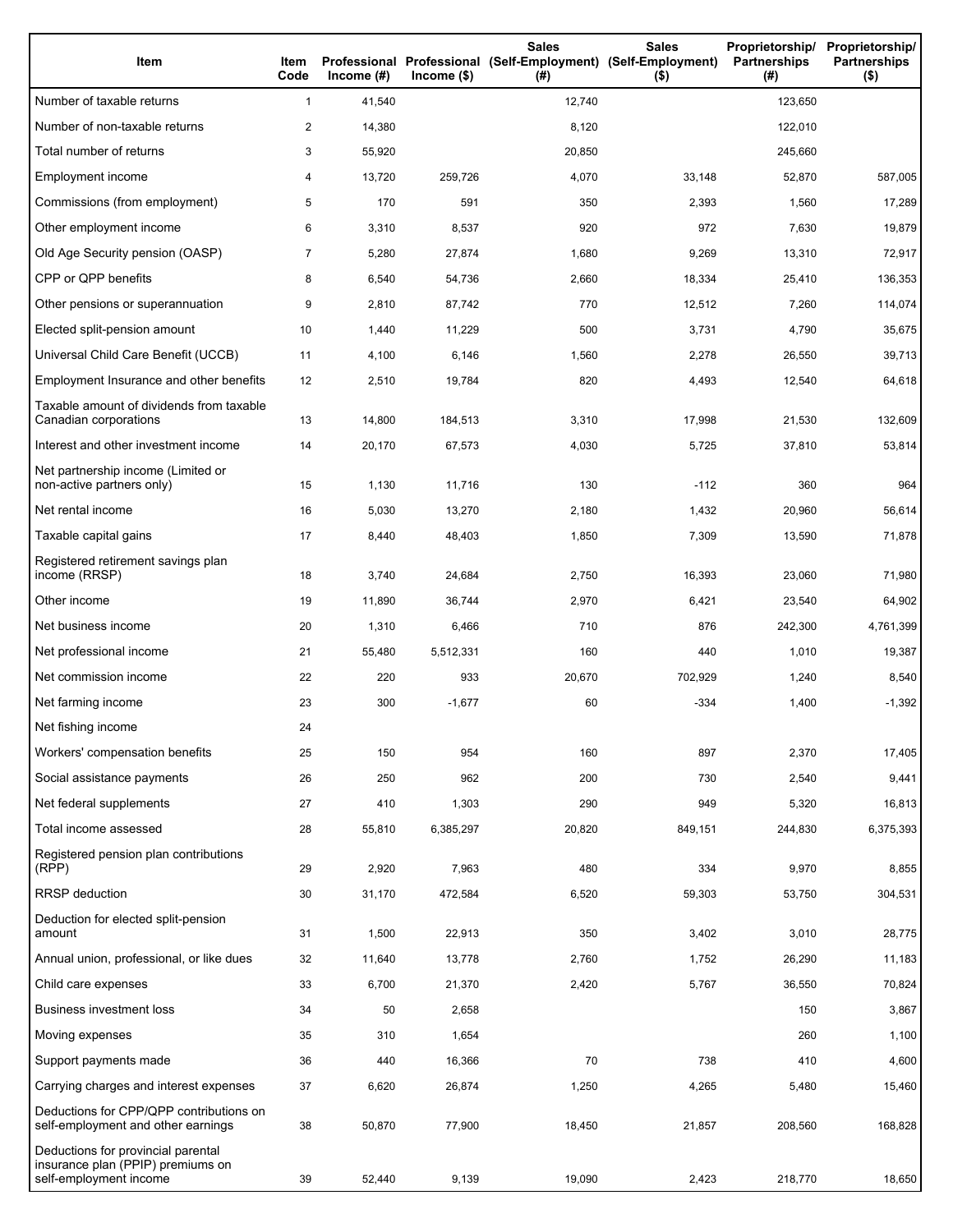| Item                                                              | Item<br>Code | Income $(\#)$ | $lncome$ (\$) | <b>Sales</b><br>Professional Professional (Self-Employment) (Self-Employment)<br>(#) | <b>Sales</b><br>$($ \$) | Proprietorship/<br>Partnerships<br>(#) | Proprietorship/<br><b>Partnerships</b><br>$($ \$) |
|-------------------------------------------------------------------|--------------|---------------|---------------|--------------------------------------------------------------------------------------|-------------------------|----------------------------------------|---------------------------------------------------|
| Exploration and development expenses                              | 40           | 920           | 15,116        | 110                                                                                  | 1,430                   | 280                                    | 3,613                                             |
| Other employment expenses                                         | 41           | 240           | 1,254         | 360                                                                                  | 4,107                   | 1,020                                  | 4,212                                             |
| Clergy residence deduction                                        | 42           | 10            | 85            |                                                                                      |                         | 20                                     | 128                                               |
| Other deductions                                                  | 43           | 1,560         | 3,557         | 490                                                                                  | 518                     | 5,480                                  | 6,413                                             |
| Total deductions before adjustments                               | 44           | 54,320        | 693,239       | 19,580                                                                               | 106,499                 | 227,230                                | 651,130                                           |
| Social benefits repayment                                         | 45           | 2,600         | 13,101        | 310                                                                                  | 1,104                   | 1,230                                  | 4,008                                             |
| Net income after adjustments                                      | 46           | 55,190        | 5,687,235     | 20,330                                                                               | 752,861                 | 238,210                                | 5,791,883                                         |
| Canadian Forces personnel and police<br>deduction                 | 47           |               |               |                                                                                      |                         |                                        |                                                   |
| Security options deductions                                       | 48           | 20            | 346           |                                                                                      |                         | 20                                     | 261                                               |
| Other payments deductions                                         | 49           | 790           | 3,198         | 640                                                                                  | 2,572                   | 10,130                                 | 43,653                                            |
| Non-capital losses of other years                                 | 50           | 190           | 3,569         | 160                                                                                  | 959                     | 1,580                                  | 10,447                                            |
| Net capital losses of other years                                 | 51           | 2,870         | 8,631         | 550                                                                                  | 1,079                   | 2,620                                  | 4,051                                             |
| Capital gains deduction                                           | 52           | 160           | 9,626         | 10                                                                                   | 355                     | 260                                    | 10,772                                            |
| Northern residents deductions                                     | 53           |               |               |                                                                                      |                         | 410                                    | 1,113                                             |
| Additional deductions                                             | 54           | 140           | 2,739         | 30                                                                                   | 62                      | 370                                    | 1,801                                             |
| Farming/fishing losses of prior years                             | 55           | 20            | 158           |                                                                                      |                         | 70                                     | 349                                               |
| Total deductions from net income                                  | 56           | 4,220         | 28,635        | 1,390                                                                                | 5,080                   | 15,110                                 | 72,447                                            |
| Taxable income assessed                                           | 57           | 55,160        | 5,658,767     | 20,320                                                                               | 747,865                 | 237,910                                | 5,721,665                                         |
| Basic personal amount                                             | 58           | 55,910        | 603,594       | 20,850                                                                               | 224,762                 | 245,660                                | 2,648,271                                         |
| Age amount                                                        | 59           | 2,530         | 12,396        | 1,450                                                                                | 7,926                   | 12,580                                 | 76,588                                            |
| Spouse or common-law partner amount                               | 60           | 4,140         | 30,310        | 2,140                                                                                | 15,256                  | 25,800                                 | 179,861                                           |
| Amount for eligible dependant                                     | 61           | 2,130         | 21,207        | 1,010                                                                                | 10,233                  | 12,860                                 | 129,031                                           |
| Amount for children 17 and under                                  | 62           | 12,410        | 50,172        | 4,060                                                                                | 15,747                  | 43,240                                 | 166,830                                           |
| Amount for infirm dependants age 18 or<br>older                   | 63           | 20            | 77            |                                                                                      |                         | 50                                     | 173                                               |
| CPP or QPP contributions through<br>employment                    | 64           | 12,120        | 8,290         | 3,390                                                                                | 1,383                   | 45,620                                 | 22,433                                            |
| CPP or QPP contributions on<br>self-employment and other earnings | 65           | 50,870        | 77,900        | 18,450                                                                               | 21,857                  | 208,560                                | 168,828                                           |
| Employment Insurance premiums                                     | 66           | 8,530         | 2,240         | 2,590                                                                                | 432                     | 36,260                                 | 7,100                                             |
| PPIP premiums paid                                                | 67           | 12,290        | 1,110         | 3,370                                                                                | 182                     | 46,350                                 | 2,984                                             |
| PPIP premiums payable on employment<br>income                     | 68           | 410           | 37            | 120                                                                                  | 5                       | 1,380                                  | 87                                                |
| PPIP premiums payable on<br>self-employment income                | 69           | 52,470        | 11,769        | 19,100                                                                               | 3,121                   | 218,960                                | 24,022                                            |
| Volunteer firefighters' amount                                    | 70           |               |               |                                                                                      |                         | 220                                    | 660                                               |
| Canada employment amount                                          | 71           | 15,890        | 14,037        | 4,770                                                                                | 4,032                   | 56,930                                 | 53,158                                            |
| Public transit amount                                             | 72           | 3,540         | 2,386         | 810                                                                                  | 536                     | 8,280                                  | 5,183                                             |
| Children's fitness amount                                         | 73           | 7,360         | 4,276         | 1,720                                                                                | 850                     | 16,330                                 | 6,986                                             |
| Children's arts amount                                            | 74           | 2,850         | 1,405         | 500                                                                                  | 202                     | 4,300                                  | 1,619                                             |
| Home buyers' amount                                               | 75           | 570           | 2,586         | 130                                                                                  | 590                     | 1,430                                  | 6,396                                             |
| Pension income amount                                             | 76           | 4,060         | 7,817         | 1,230                                                                                | 2,329                   | 11,520                                 | 21,182                                            |
| Caregiver amount                                                  | 77           | 400           | 2,040         | 200                                                                                  | 982                     | 1,740                                  | 7,923                                             |
| Disability amount                                                 | 78           | 170           | 1,283         | 60                                                                                   | 430                     | 660                                    | 4,952                                             |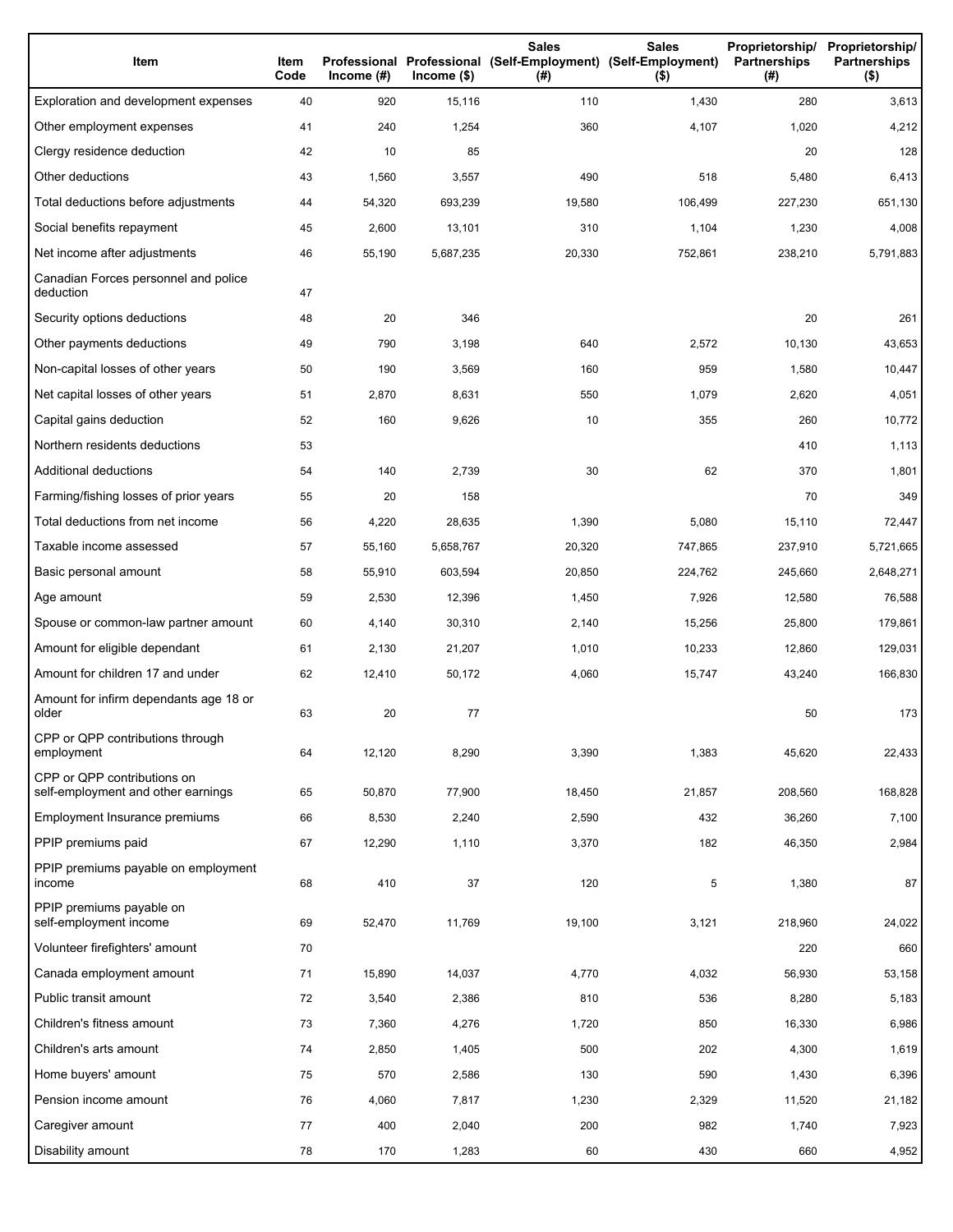| Item                                                                 | <b>Item</b><br>Code | Income $(\#)$ | $lncome$ (\$) | <b>Sales</b><br>Professional Professional (Self-Employment) (Self-Employment)<br>(# ) | <b>Sales</b><br>$($ \$) | Proprietorship/<br>Partnerships<br>(#) | Proprietorship/<br><b>Partnerships</b><br>$($ \$) |
|----------------------------------------------------------------------|---------------------|---------------|---------------|---------------------------------------------------------------------------------------|-------------------------|----------------------------------------|---------------------------------------------------|
| Disability amount transferred from a<br>dependant                    | 79                  | 460           | 4,575         | 160                                                                                   | 1,577                   | 1,710                                  | 16,386                                            |
| Interest paid on student loans                                       | 80                  | 2,920         | 1,323         | 370                                                                                   | 167                     | 3,800                                  | 1,609                                             |
| Tuition, education, and textbook amounts                             | 81                  | 3,610         | 17,009        | 940                                                                                   | 3,014                   | 10,300                                 | 32,812                                            |
| Tuition, education, and textbook amounts<br>transferred from a child | 82                  | 4,420         | 24,432        | 910                                                                                   | 4,213                   | 6,810                                  | 29,202                                            |
| Amounts transferred from spouse or<br>common-law partner             | 83                  | 1,450         | 6,320         | 820                                                                                   | 3,491                   | 10,070                                 | 43,031                                            |
| Medical expenses                                                     | 84                  | 18,310        | 46,731        | 7,050                                                                                 | 14,948                  | 85,330                                 | 140,827                                           |
| Total tax credits on personal amounts                                | 85                  | 55,920        | 143,331       | 20,850                                                                                | 50,752                  | 245,660                                | 569,762                                           |
| Allowable charitable donations and<br>government gifts               | 86                  | 23,320        | 48,218        | 4,960                                                                                 | 4,915                   | 33,870                                 | 24,468                                            |
| Eligible cultural and ecological gifts                               | 87                  | 50            | 1,751         |                                                                                       |                         | 80                                     | 1,204                                             |
| Total tax credit on donations and gifts                              | 88                  | 23,280        | 13,946        | 4,930                                                                                 | 1,329                   | 33,590                                 | 6,835                                             |
| Total federal non-refundable tax credits                             | 89                  | 55,920        | 157,277       | 20,850                                                                                | 52,081                  | 245,660                                | 576,597                                           |
| Federal dividend tax credit                                          | 90                  | 14,280        | 25.691        | 2,950                                                                                 | 2,421                   | 17,980                                 | 15,526                                            |
| Overseas employment tax credit                                       | 91                  |               |               |                                                                                       |                         |                                        |                                                   |
| Minimum tax carryover                                                | 92                  | 90            | 279           | 30                                                                                    | 67                      | 230                                    | 678                                               |
| Basic federal tax                                                    | 93                  | 41,680        | 1,137,058     | 12,790                                                                                | 88,232                  | 124,710                                | 497,768                                           |
| Federal Foreign Tax Credit                                           | 94                  | 6,830         | 3,266         | 770                                                                                   | 52                      | 5,210                                  | 2,648                                             |
| Federal Political contribution tax credit                            | 95                  | 630           | 134           | 80                                                                                    | 10                      | 460                                    | 68                                                |
| <b>Investment Tax Credit</b>                                         | 96                  | 700           | 1,984         | 90                                                                                    | 173                     | 410                                    | 726                                               |
| Labour-sponsored funds tax credit                                    | 97                  | 2,780         | 1,778         | 910                                                                                   | 567                     | 6,690                                  | 3,563                                             |
| Alternative minimum tax payable                                      | 98                  | 60            | 295           |                                                                                       |                         | 70                                     | 296                                               |
| Net federal tax                                                      | 99                  | 41,490        | 1,129,904     | 12,720                                                                                | 87,430                  | 123,390                                | 490,734                                           |
| CPP contributions on self-employment                                 | 100                 |               |               |                                                                                       |                         |                                        |                                                   |
| Social Benefits repayment                                            | 101                 | 2,600         | 13,101        | 310                                                                                   | 1,104                   | 1,230                                  | 4,008                                             |
| <b>Net Provincial Tax</b>                                            | 102                 | 1,950         | 59,943        | 20                                                                                    | 118                     | 430                                    | 2,569                                             |
| Total tax payable                                                    | 103                 | 41,540        | 1,202,984     | 12,740                                                                                | 88,663                  | 123,650                                | 497,469                                           |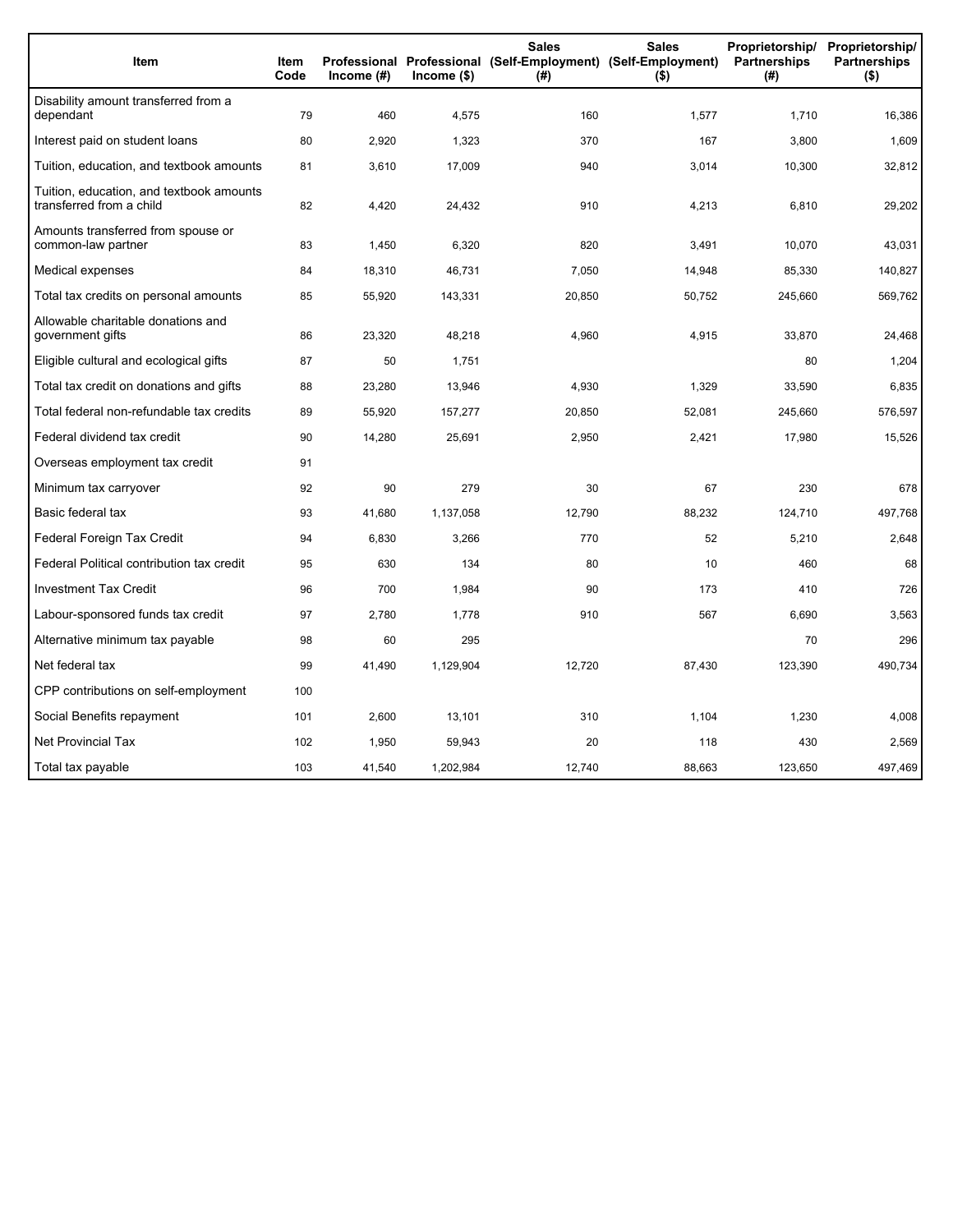| Item                                                                                           | Item<br>Code | (#)     | Investment Investment<br>$($ \$) | Pension<br>(#) | Pension<br>$($ \$) | <b>Benefit</b><br>(#) | <b>Benefit</b><br>$($ \$) |
|------------------------------------------------------------------------------------------------|--------------|---------|----------------------------------|----------------|--------------------|-----------------------|---------------------------|
| Number of taxable returns                                                                      | $\mathbf{1}$ | 138,030 |                                  | 684,790        |                    | 81,270                |                           |
| Number of non-taxable returns                                                                  | 2            | 98,540  |                                  | 698,660        |                    | 518,570               |                           |
| Total number of returns                                                                        | 3            | 236,560 |                                  | 1,383,450      |                    | 599,840               |                           |
| Employment income                                                                              | 4            | 82,750  | 2,525,856                        | 162,710        | 963,392            | 160,050               | 908,990                   |
| Commissions (from employment)                                                                  | 5            | 1,740   | 31,696                           | 1,840          | 6,314              | 2,690                 | 4,161                     |
| Other employment income                                                                        | 6            | 12,660  | 36,953                           | 96,470         | 95,886             | 14,160                | 14,033                    |
| Old Age Security pension (OASP)                                                                | 7            | 63,200  | 364,544                          | 1,078,300      | 6,704,952          | 100,340               | 486,317                   |
| CPP or QPP benefits                                                                            | 8            | 81,760  | 508,662                          | 1,270,610      | 8,394,537          | 101,900               | 187,272                   |
| Other pensions or superannuation                                                               | 9            | 40,010  | 652,846                          | 879,840        | 17,203,240         | 7,730                 | 42,915                    |
| Elected split-pension amount                                                                   | 10           | 10,930  | 70,671                           | 190,690        | 2,308,349          | 1,960                 | 10,826                    |
| Universal Child Care Benefit (UCCB)                                                            | 11           | 9,880   | 15,427                           | 950            | 1,198              | 131,750               | 210,133                   |
| Employment Insurance and other benefits                                                        | 12           | 12,300  | 91,679                           | 20,470         | 109,292            | 131,790               | 1,662,797                 |
| Taxable amount of dividends from taxable Canadian corporations                                 | 13           | 132,760 | 8,095,821                        | 229,910        | 557,301            | 10,100                | 9,588                     |
| Interest and other investment income                                                           | 14           | 131,010 | 1,038,312                        | 559,420        | 1,075,963          | 32,000                | 20,981                    |
| Net partnership income (Limited or non-active partners only)                                   | 15           | 3,100   | 33,573                           | 2,470          | 700                | 50                    | 30                        |
| Net rental income                                                                              | 16           | 102,540 | 1,338,497                        | 64,430         | 114,992            | 6,070                 | 1,641                     |
| Taxable capital gains                                                                          | 17           | 65,530  | 2,626,255                        | 127,190        | 167,417            | 5,830                 | 5,300                     |
| Registered retirement savings plan income (RRSP)                                               | 18           | 19,440  | 123,751                          | 108,660        | 536,310            | 20,900                | 38,007                    |
| Other income                                                                                   | 19           | 61,870  | 281,683                          | 216,980        | 468,623            | 48,950                | 91,390                    |
| Net business income                                                                            | 20           | 17,300  | 109,938                          | 27,480         | 67,013             | 8,940                 | $-24,506$                 |
| Net professional income                                                                        | 21           | 4,830   | 118,886                          | 7,330          | 39,943             | 1,410                 | 2,616                     |
| Net commission income                                                                          | 22           | 2,520   | 25,525                           | 3,150          | 6,544              | 1,090                 | 1,367                     |
| Net farming income                                                                             | 23           | 3,070   | $-6,708$                         | 5,820          | $-11,486$          | 500                   | $-1,083$                  |
| Net fishing income                                                                             | 24           | 40      | 561                              | 30             | 24                 | 100                   | 301                       |
| Workers' compensation benefits                                                                 | 25           | 2,780   | 28,079                           | 13,390         | 94,628             | 60,010                | 965,789                   |
| Social assistance payments                                                                     | 26           | 260     | 1,047                            | 17,100         | 44,093             | 294,290               | 2,364,630                 |
| Net federal supplements                                                                        | 27           | 11,620  | 32,862                           | 500,640        | 1,822,327          | 107,250               | 931,546                   |
| Total income assessed                                                                          | 28           | 236,390 | 18, 149, 777                     | 1,383,450      | 40,785,958         | 599,840               | 7,937,785                 |
| Registered pension plan contributions (RPP)                                                    | 29           | 15,090  | 29,061                           | 27,010         | 25,297             | 31,740                | 19,513                    |
| <b>RRSP</b> deduction                                                                          | 30           | 49,030  | 443,609                          | 56,840         | 171,185            | 25,640                | 42,962                    |
| Deduction for elected split-pension amount                                                     | 31           | 14,720  | 131,179                          | 209,000        | 2,238,220          | 1,200                 | 5,247                     |
| Annual union, professional, or like dues                                                       | 32           | 25,390  | 13,513                           | 59,510         | 11,833             | 47,520                | 9,986                     |
| Child care expenses                                                                            | 33           | 10,370  | 24,076                           | 1,490          | 1,424              | 42,720                | 75,705                    |
| <b>Business investment loss</b>                                                                | 34           | 250     | 12,782                           | 220            | 9,236              | 40                    | 478                       |
| Moving expenses                                                                                | 35           | 140     | 911                              | 110            | 364                | 230                   | 457                       |
| Support payments made                                                                          | 36           | 1,020   | 30,595                           | 3,150          | 29,079             | 240                   | 1,032                     |
| Carrying charges and interest expenses                                                         | 37           | 38,400  | 264,737                          | 79,820         | 96,217             | 2,020                 | 1,840                     |
| Deductions for CPP/QPP contributions on self-employment and other<br>earnings                  | 38           | 13,890  | 7,979                            | 13,890         | 4,575              | 2,630                 | 409                       |
| Deductions for provincial parental insurance plan (PPIP) premiums on<br>self-employment income | 39           | 16,410  | 941                              | 18,820         | 626                | 5,210                 | 84                        |
| Exploration and development expenses                                                           | 40           | 2,670   | 54,178                           | 2,040          | 15,538             | 20                    | 71                        |
| Other employment expenses                                                                      | 41           | 1,680   | 9,166                            | 2,640          | 9,495              | 2,450                 | 7,892                     |
| Clergy residence deduction                                                                     | 42           | 30      | 296                              | 210            | 1,121              | 10                    | 34                        |
| Other deductions                                                                               | 43           | 11,690  | 20,990                           | 25,860         | 232,958            | 20,400                | 16,678                    |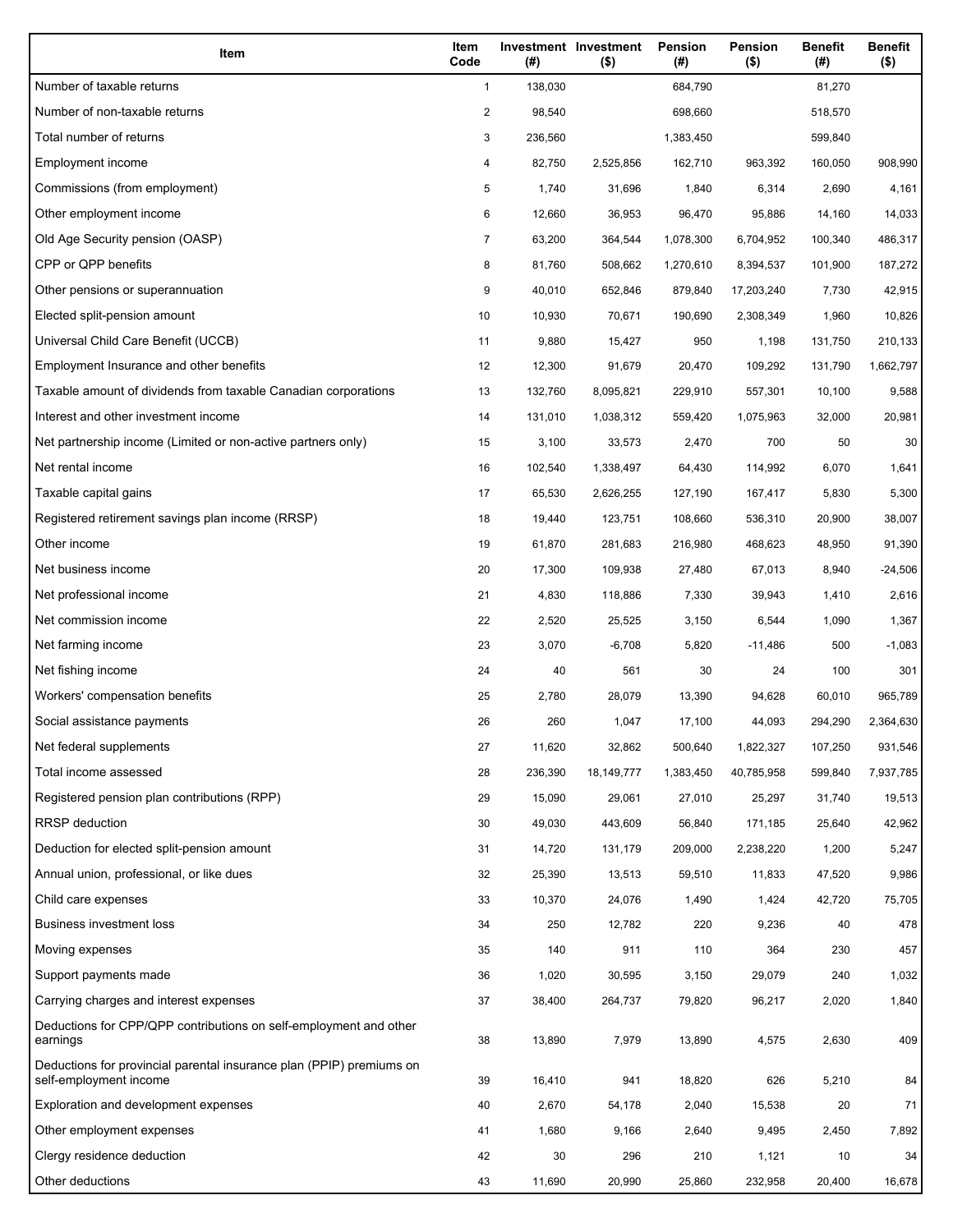| Item                                                              | <b>Item Code</b> | (#)     | Investment Investment<br>$($ \$) |           | Pension (#) Pension (\$) Benefit (#) Benefit (\$) |         |           |
|-------------------------------------------------------------------|------------------|---------|----------------------------------|-----------|---------------------------------------------------|---------|-----------|
| Total deductions before adjustments                               | 44               | 116,920 | 1,044,152                        | 363,340   | 2,847,336                                         | 106,030 | 183,408   |
| Social benefits repayment                                         | 45               | 18,960  | 79,752                           | 21,020    | 54,409                                            | 170     | 262       |
| Net income after adjustments                                      | 46               | 233,110 | 17,059,344                       | 1,383,110 | 37,895,899                                        | 598,970 | 7,790,338 |
| Canadian Forces personnel and police deduction                    | 47               |         |                                  |           |                                                   |         |           |
| Security options deductions                                       | 48               | 110     | 7,116                            | 160       | 1,003                                             | 20      | 27        |
| Other payments deductions                                         | 49               | 14,240  | 61,144                           | 525,290   | 1,960,992                                         | 450,700 | 4,261,961 |
| Non-capital losses of other years                                 | 50               | 1,100   | 16,060                           | 450       | 2,794                                             | 180     | 465       |
| Net capital losses of other years                                 | 51               | 16,240  | 112,782                          | 32,310    | 36,025                                            | 660     | 370       |
| Capital gains deduction                                           | 52               | 6,170   | 665,120                          | 1,100     | 5,046                                             | 70      | 226       |
| Northern residents deductions                                     | 53               | 390     | 1,065                            | 3,640     | 10,044                                            | 3,010   | 7,596     |
| Additional deductions                                             | 54               | 1,770   | 9,285                            | 37,430    | 239,148                                           | 3,260   | 25,183    |
| Farming/fishing losses of prior years                             | 55               | 150     | 1,548                            | 120       | 371                                               |         |           |
| Total deductions from net income                                  | 56               | 37,700  | 876,281                          | 577,370   | 2,255,745                                         | 453,220 | 4,295,896 |
| Taxable income assessed                                           | 57               | 232,780 | 16,185,209                       | 1,377,420 | 35,646,355                                        | 406,580 | 3,510,421 |
| Basic personal amount                                             | 58               | 236,560 | 2,554,487                        | 1,383,440 | 14,951,661                                        | 599,840 | 6,441,664 |
| Age amount                                                        | 59               | 47,960  | 247,026                          | 1,067,840 | 6,743,143                                         | 101,180 | 674,141   |
| Spouse or common-law partner amount                               | 60               | 17,070  | 113,434                          | 71,810    | 265,235                                           | 42,700  | 324,550   |
| Amount for eligible dependant                                     | 61               | 4,350   | 41,739                           | 3,830     | 26,168                                            | 35,930  | 373,856   |
| Amount for children 17 and under                                  | 62               | 25,370  | 99,790                           | 5,150     | 15,732                                            | 83,010  | 326,652   |
| Amount for infirm dependants age 18 or older                      | 63               | 100     | 361                              | 630       | 2,108                                             | 130     | 800       |
| CPP or QPP contributions through employment                       | 64               | 69,010  | 77,464                           | 82,150    | 32,914                                            | 104,740 | 30,126    |
| CPP or QPP contributions on self-employment and other earnings    | 65               | 13,890  | 7,979                            | 13,890    | 4,575                                             | 2,630   | 409       |
| Employment Insurance premiums                                     | 66               | 45,480  | 14,839                           | 78,350    | 12,475                                            | 107,230 | 12,795    |
| PPIP premiums paid                                                | 67               | 70,790  | 10,781                           | 85,850    | 5,032                                             | 109,480 | 4,835     |
| PPIP premiums payable on employment income                        | 68               | 1,380   | 163                              | 1,870     | 124                                               | 2,260   | 114       |
| PPIP premiums payable on self-employment income                   | 69               | 16,540  | 1,213                            | 19,060    | 810                                               | 5,400   | 112       |
| Volunteer firefighters' amount                                    | 70               | 70      | 204                              | 170       | 504                                               | 130     | 384       |
| Canada employment amount                                          | 71               | 87,610  | 87,684                           | 238,080   | 158,694                                           | 155,880 | 147,359   |
| Public transit amount                                             | 72               | 7,310   | 4,564                            | 22,490    | 10,936                                            | 14,420  | 9,167     |
| Children's fitness amount                                         | 73               | 12,560  | 6,473                            | 1,470     | 563                                               | 12,080  | 3,424     |
| Children's arts amount                                            | 74               | 3,740   | 1,624                            | 460       | 174                                               | 2,710   | 753       |
| Home buyers' amount                                               | 75               | 520     | 2,334                            | 620       | 2,785                                             | 1,220   | 4,942     |
| Pension income amount                                             | 76               | 48,040  | 87,682                           | 975,500   | 1,846,160                                         | 9,340   | 14,297    |
| Caregiver amount                                                  | 77               | 2,030   | 9,403                            | 7,380     | 34,135                                            | 2,420   | 10,807    |
| Disability amount                                                 | 78               | 4,550   | 34,354                           | 50,290    | 378,052                                           | 17,220  | 129,801   |
| Disability amount transferred from a dependant                    | 79               | 1,430   | 12,404                           | 5,210     | 38,686                                            | 2,350   | 25,144    |
| Interest paid on student loans                                    | 80               | 1,210   | 489                              | 300       | 179                                               | 6,690   | 2,221     |
| Tuition, education, and textbook amounts                          | 81               | 11,090  | 57,918                           | 9,710     | 7,832                                             | 10,240  | 24,907    |
| Tuition, education, and textbook amounts transferred from a child | 82               | 7,930   | 37,834                           | 6,610     | 28,949                                            | 990     | 3,279     |
| Amounts transferred from spouse or common-law partner             | 83               | 11,470  | 51,800                           | 139,610   | 754,276                                           | 32,340  | 156,823   |
| Medical expenses                                                  | 84               | 74,200  | 216,314                          | 609,280   | 1,559,088                                         | 68,060  | 127,393   |
| Total tax credits on personal amounts                             | 85               | 236,560 | 567,072                          | 1,383,450 | 4,032,159                                         | 599,840 | 1,327,634 |
| Allowable charitable donations and government gifts               | 86               | 60,580  | 226,130                          | 332,810   | 242,549                                           | 15,750  | 5,818     |
| Eligible cultural and ecological gifts                            | 87               |         |                                  | 720       | 1,964                                             | 40      | 30        |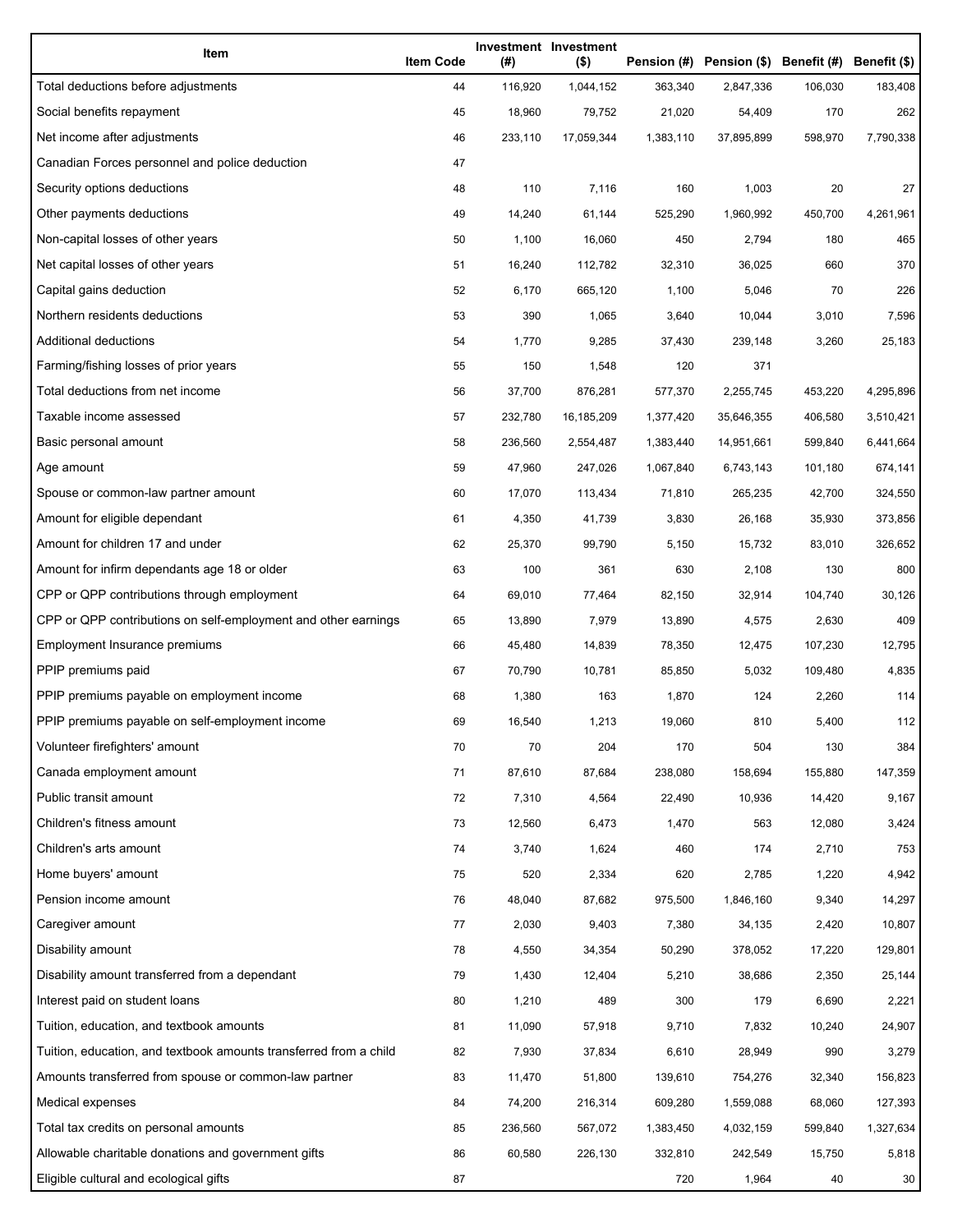| Item                                      | <b>Item Code</b> | (#)     | Investment Investment<br>$($ \$) | Pension (#) | Pension (\$) | Benefit (#) | Benefit (\$) |
|-------------------------------------------|------------------|---------|----------------------------------|-------------|--------------|-------------|--------------|
| Total tax credit on donations and gifts   | 88               | 60,260  | 69,293                           | 331,570     | 50,138       | 15,250      | 1,476        |
| Total federal non-refundable tax credits  | 89               | 236,560 | 636,365                          | 1,383,450   | 4,082,297    | 599,840     | 1,329,111    |
| Federal dividend tax credit               | 90               | 117,830 | 1,090,782                        | 182,560     | 75,147       | 5,880       | 911          |
| Overseas employment tax credit            | 91               | 20      | 124                              |             |              |             |              |
| Minimum tax carryover                     | 92               | 4,390   | 10,201                           | 670         | 1,458        | 50          | 85           |
| Basic federal tax                         | 93               | 139,140 | 1,893,464                        | 690,430     | 2,141,441    | 81,490      | 132,540      |
| Federal Foreign Tax Credit                | 94               | 28,280  | 24,215                           | 60,140      | 6,877        | 1,180       | 29           |
| Federal Political contribution tax credit | 95               | 1,480   | 284                              | 6,540       | 676          | 80          | 6            |
| <b>Investment Tax Credit</b>              | 96               | 1,420   | 6,461                            | 1,310       | 1,577        | 30          | 21           |
| Labour-sponsored funds tax credit         | 97               | 4,740   | 2,701                            | 4,850       | 2,244        | 2,720       | 557          |
| Alternative minimum tax payable           | 98               | 5,730   | 30,748                           | 40          | 165          |             |              |
| Net federal tax                           | 99               | 137,600 | 1,859,772                        | 684,650     | 2,130,081    | 81,230      | 131,935      |
| CPP contributions on self-employment      | 100              |         |                                  |             |              |             |              |
| Social Benefits repayment                 | 101              | 18,960  | 79,752                           | 21,020      | 54,409       | 170         | 262          |
| Net Provincial Tax                        | 102              | 300     | 3,256                            | 50          | 96           |             |              |
| Total tax payable                         | 103              | 138,030 | 1,942,781                        | 684,790     | 2,184,586    | 81,270      | 132,199      |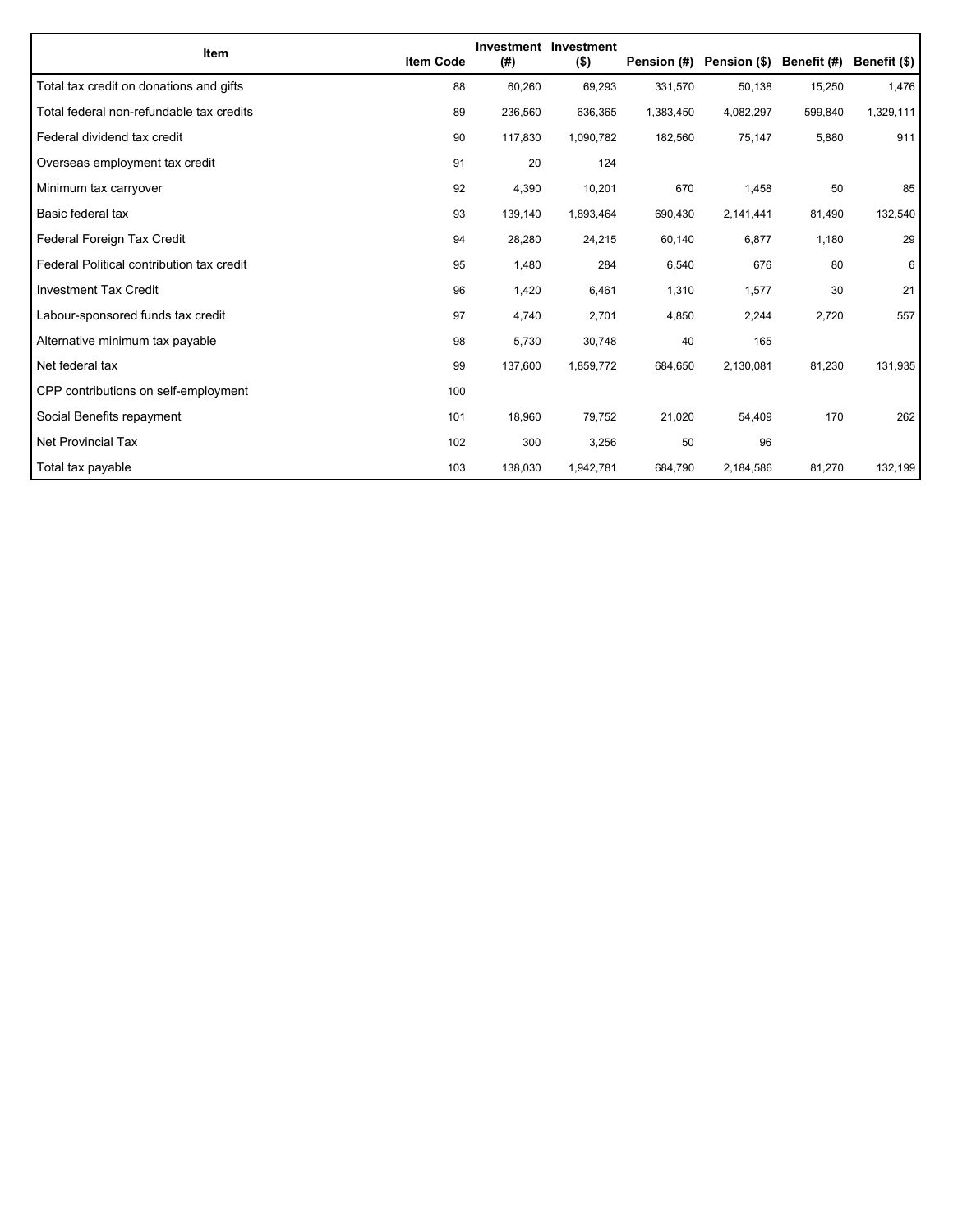| Item                                                                                        | Item Code Other (#) |         | Other (\$) |
|---------------------------------------------------------------------------------------------|---------------------|---------|------------|
| Number of taxable returns                                                                   | 1                   | 62,580  |            |
| Number of non-taxable returns                                                               | 2                   | 98,830  |            |
| Total number of returns                                                                     | 3                   | 161,410 |            |
| Employment income                                                                           | 4                   | 46,990  | 436,981    |
| Commissions (from employment)                                                               | 5                   | 980     | 5,912      |
| Other employment income                                                                     | 6                   | 5,990   | 16,047     |
| Old Age Security pension (OASP)                                                             | 7                   | 12,660  | 58,493     |
| CPP or QPP benefits                                                                         | 8                   | 35,590  | 211,366    |
| Other pensions or superannuation                                                            | 9                   | 12,980  | 190,677    |
| Elected split-pension amount                                                                | 10                  | 5,210   | 27,335     |
| Universal Child Care Benefit (UCCB)                                                         | 11                  | 8,680   | 11,936     |
| Employment Insurance and other benefits                                                     | 12                  | 10,310  | 59,940     |
| Taxable amount of dividends from taxable Canadian corporations                              | 13                  | 17,300  | 63,011     |
| Interest and other investment income                                                        | 14                  | 31,090  | 59,815     |
| Net partnership income (Limited or non-active partners only)                                | 15                  | 280     | 71         |
| Net rental income                                                                           | 16                  | 3,970   | 3,550      |
| Taxable capital gains                                                                       | 17                  | 10,950  | 49,339     |
| Registered retirement savings plan income (RRSP)                                            | 18                  | 39,930  | 783,509    |
| Other income                                                                                | 19                  | 100,990 | 2,059,340  |
| Net business income                                                                         | 20                  | 5,880   | 7,778      |
| Net professional income                                                                     | 21                  | 1,340   | 7,292      |
| Net commission income                                                                       | 22                  | 840     | 1,877      |
| Net farming income                                                                          | 23                  | 450     | $-1,557$   |
| Net fishing income                                                                          | 24                  |         |            |
| Workers' compensation benefits                                                              | 25                  | 990     | 7,637      |
| Social assistance payments                                                                  | 26                  | 5,220   | 15,666     |
| Net federal supplements                                                                     | 27                  | 3,280   | 7,386      |
| Total income assessed                                                                       | 28                  | 130,370 | 4,209,374  |
| Registered pension plan contributions (RPP)                                                 | 29                  | 7,810   | 10,346     |
| RRSP deduction                                                                              | 30                  | 12,930  | 142,639    |
| Deduction for elected split-pension amount                                                  | 31                  | 4,280   | 47,047     |
| Annual union, professional, or like dues                                                    | 32                  | 13,920  | 3,417      |
| Child care expenses                                                                         | 33                  | 6,620   | 12,304     |
| <b>Business investment loss</b>                                                             | 34                  | 100     | 5,281      |
| Moving expenses                                                                             | 35                  | 190     | 706        |
| Support payments made                                                                       | 36                  | 190     | 2,538      |
| Carrying charges and interest expenses                                                      | 37                  | 6,440   | 19,251     |
| Deductions for CPP/QPP contributions on self-employment and other earnings                  | 38                  | 2,770   | 985        |
| Deductions for provincial parental insurance plan (PPIP) premiums on self-employment income | 39                  | 3,950   | 131        |
| Exploration and development expenses                                                        | 40                  | 230     | 3,636      |
| Other employment expenses                                                                   | 41                  | 940     | 4,562      |
| Clergy residence deduction                                                                  | 42                  | 10      | 56         |
| Other deductions                                                                            | 43                  | 6,250   | 86,120     |
| Total deductions before adjustments                                                         | 44                  | 43,020  | 339,138    |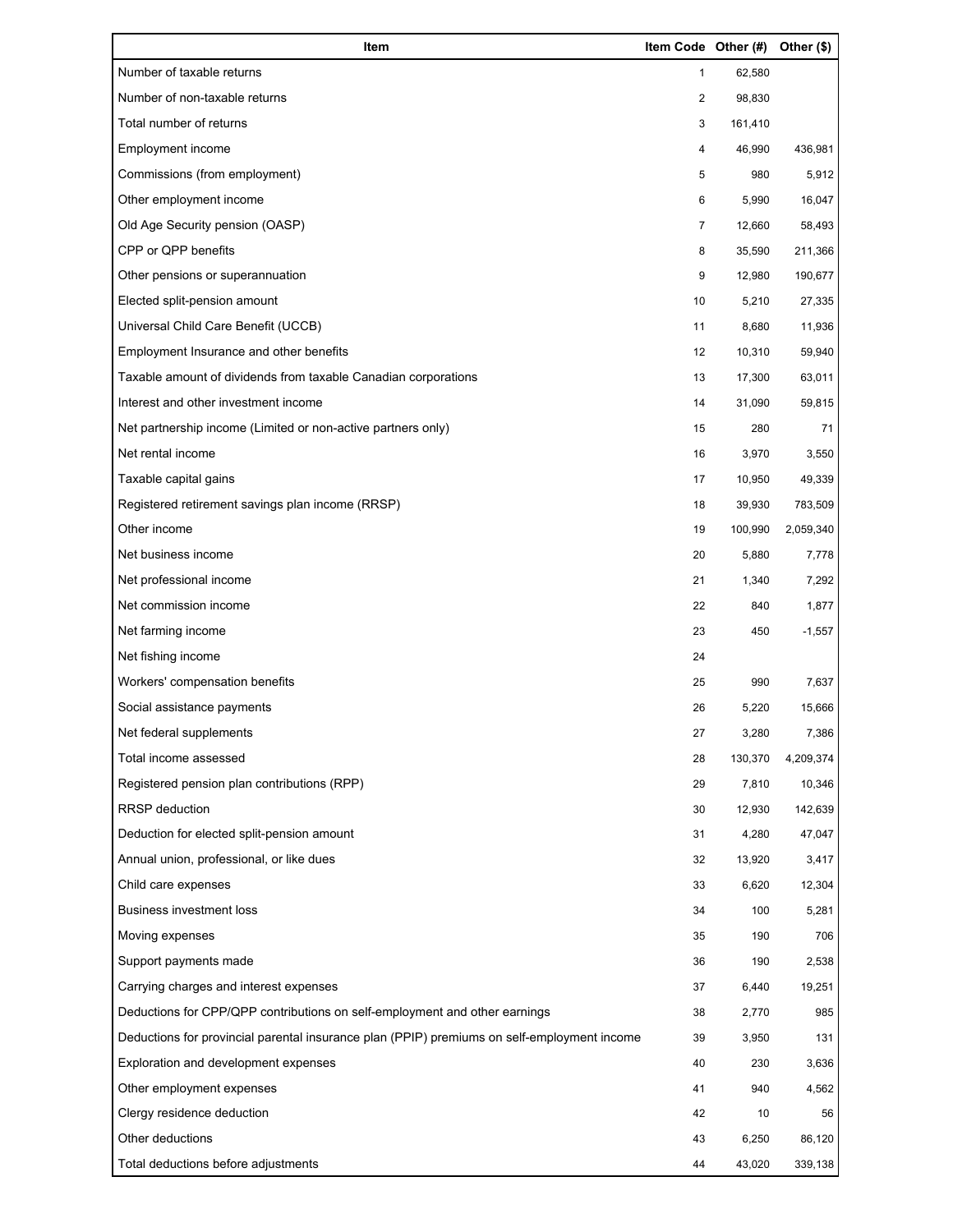| Item                                                              | Item Code Other (#) |         | Other (\$) |
|-------------------------------------------------------------------|---------------------|---------|------------|
| Social benefits repayment                                         | 45                  | 3,740   | 12,071     |
| Net income after adjustments                                      | 46                  | 129,880 | 3,863,116  |
| Canadian Forces personnel and police deduction                    | 47                  |         |            |
| Security options deductions                                       | 48                  | 110     | 2,005      |
| Other payments deductions                                         | 49                  | 9,340   | 30,545     |
| Non-capital losses of other years                                 | 50                  | 270     | 2,050      |
| Net capital losses of other years                                 | 51                  | 2,940   | 10,446     |
| Capital gains deduction                                           | 52                  | 130     | 2,653      |
| Northern residents deductions                                     | 53                  | 290     | 732        |
| Additional deductions                                             | 54                  | 860     | 11,659     |
| Farming/fishing losses of prior years                             | 55                  | 30      | 276        |
| Total deductions from net income                                  | 56                  | 13,520  | 60,383     |
| Taxable income assessed                                           | 57                  | 129,730 | 3,803,342  |
| Basic personal amount                                             | 58                  | 161,390 | 1,728,118  |
| Age amount                                                        | 59                  | 10,480  | 55,797     |
| Spouse or common-law partner amount                               | 60                  | 9,860   | 72,876     |
| Amount for eligible dependant                                     | 61                  | 5,480   | 55,080     |
| Amount for children 17 and under                                  | 62                  | 13,560  | 50,013     |
| Amount for infirm dependants age 18 or older                      | 63                  | 60      | 231        |
| CPP or QPP contributions through employment                       | 64                  | 26,900  | 13,782     |
| CPP or QPP contributions on self-employment and other earnings    | 65                  | 2,770   | 985        |
| Employment Insurance premiums                                     | 66                  | 27,490  | 4,876      |
| PPIP premiums paid                                                | 67                  | 29,030  | 2,037      |
| PPIP premiums payable on employment income                        | 68                  | 1,240   | 126        |
| PPIP premiums payable on self-employment income                   | 69                  | 4,040   | 170        |
| Volunteer firefighters' amount                                    | 70                  | 30      | 87         |
| Canada employment amount                                          | 71                  | 46,380  | 42,109     |
| Public transit amount                                             | 72                  | 8,920   | 5,404      |
| Children's fitness amount                                         | 73                  | 3,350   | 1,342      |
| Children's arts amount                                            | 74                  | 1,030   | 382        |
| Home buyers' amount                                               | 75                  | 280     | 1,226      |
| Pension income amount                                             | 76                  | 18,180  | 33,805     |
| Caregiver amount                                                  | 77                  | 840     | 3,784      |
| Disability amount                                                 | 78                  | 2,670   | 20,197     |
| Disability amount transferred from a dependant                    | 79                  | 680     | 6,336      |
| Interest paid on student loans                                    | 80                  | 680     | 319        |
| Tuition, education, and textbook amounts                          | 81                  | 9,890   | 43,787     |
| Tuition, education, and textbook amounts transferred from a child | 82                  | 2,100   | 9,557      |
| Amounts transferred from spouse or common-law partner             | 83                  | 6,380   | 26,705     |
| Medical expenses                                                  | 84                  | 33,550  | 71,415     |
| Total tax credits on personal amounts                             | 85                  | 161,400 | 337,586    |
| Allowable charitable donations and government gifts               | 86                  | 19,750  | 22,424     |
| Eligible cultural and ecological gifts                            | 87                  | 50      | 779        |
| Total tax credit on donations and gifts                           | 88                  | 19,420  | 6,357      |